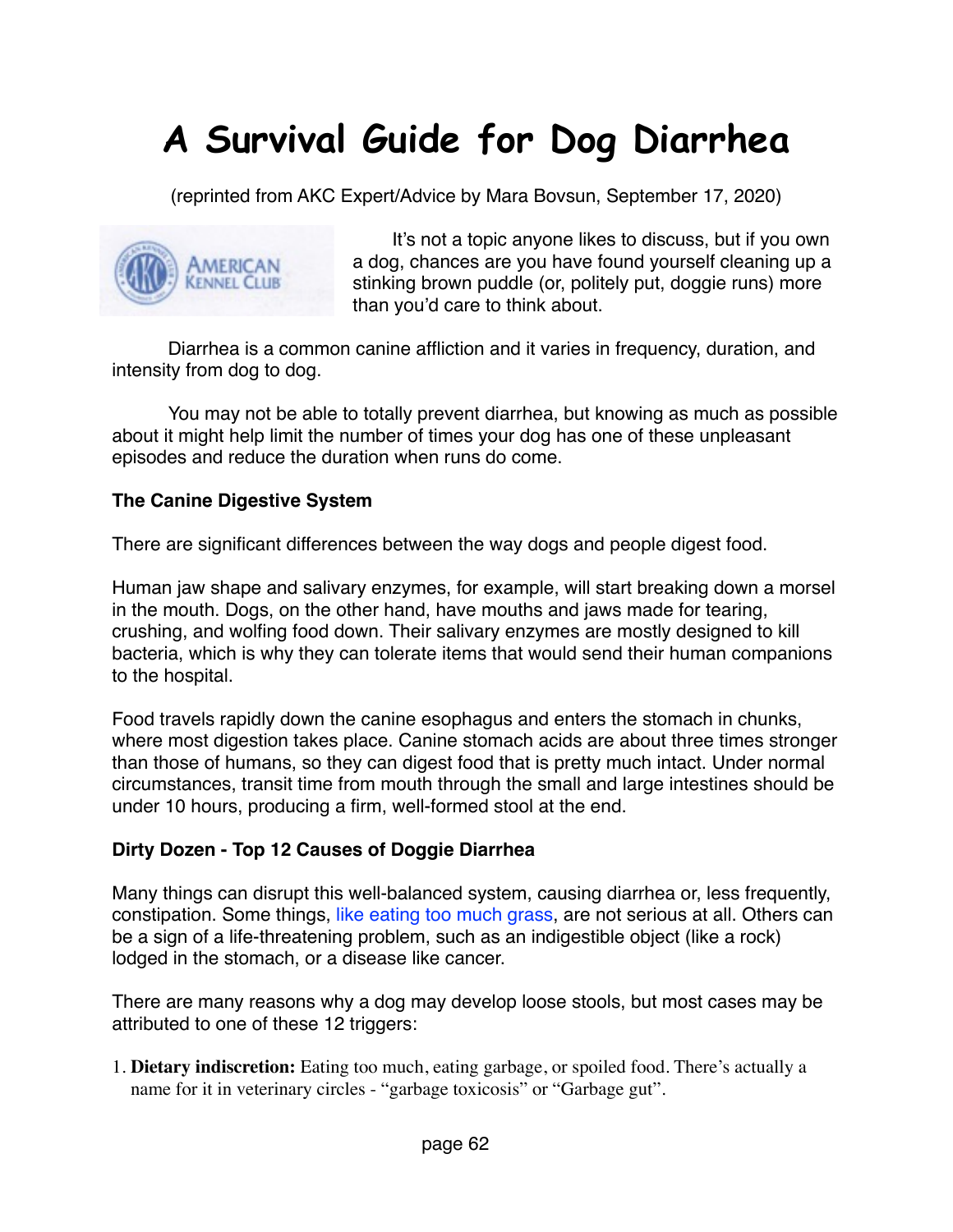- 2. **Change in diet:** It may take a few days for a dog's digestive system to adapt to new proteins. That's why many dog-food manufacturers recommend that you go slow when you switch from one brand of food to another.
- **3. Food intolerance**
- **4. Allergies**
- **5. Parasites:** Most of these will cause illness in puppies or adults with weak immune systems:
- A) Roundworms
- B) Hookworms
- C) Whipworms
- D) Coccidia
- E) Giardia
- 6. Poisonous substances or plants
- **7. Swallowing an indigestible foreign body,** like a toy or a dozen or more socks

#### **8. Infections with common viruses such as:**

- **A)** Parvovirus
- **B)** Distemper
- **C)** Coronavirus
- **9. Bacterial infections**, such as salmonella
- **10.Illnesses**, such as kidney and liver disease, colitis, inflammatory bowl disease, and cancer
- **11. Antibiotics and other medications**
- **12. Stress or emotional upset**

## **What Stools Can Tell You About Your Dog's Health**

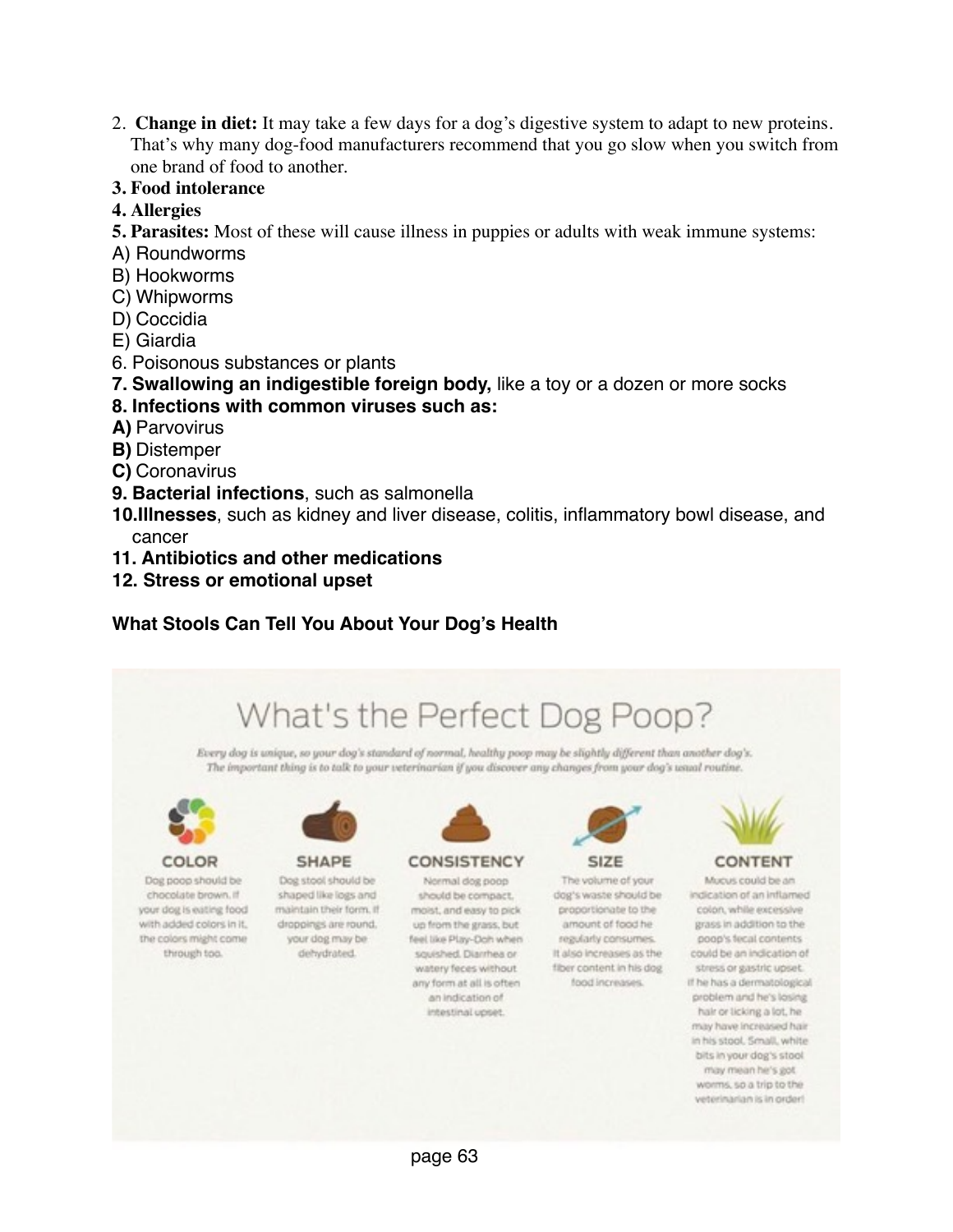The consistency and color of diarrhea reveal a lot about the cause of the problem and what is happening in your dog. Take very careful note of the color, consistency, and anything else that might help when you describe the symptoms to a vet. In many cases, diarrhea will resolve after a few days of home treatment, but it's a good idea to give your vet a call if it continues for a long period or has any one of several signs that may point to a serious problem.

This infographic from Just Right by Purina gives you an idea of a "perfect dog poop" which is chocolate brown, shaped like logs, compact, and easy to scoop. Experts say it should feel like cookie dough or Play-Doh when pressed. Large volumes, pudding-like or watery consistency, or signs of mucus (looks like jelly), or blood streaks, are not normal.

### **Take Note of the Color of the Poop**

Color can also indicate a lot about what is going o inside your dog's gut. Chocolate brown is normal, white colors like orange, green, or gray may signify issues with such organs as liver, gall bladder, or pancreas. Black tarry stool is very serious, and may point to internal bleeding. If you see this, contact your vet as soon as possible. Purina has also provided a handy reference - a color wheel of dog poop.

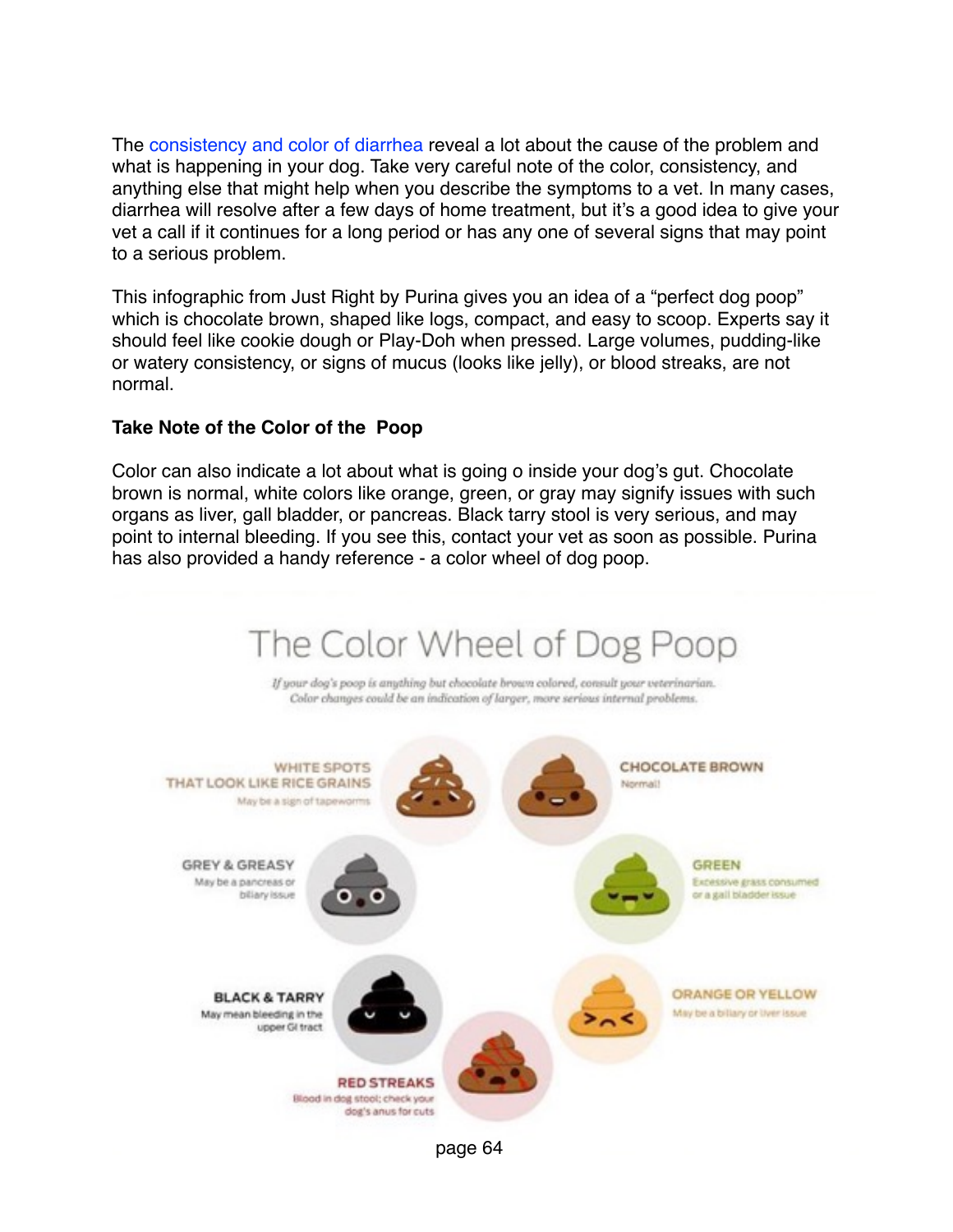Color, shape and consistency will all help you and your vet figure out what is wrong when your dog gets diarrhea. These factors will help your vet determine where the problem is originating along the dog's digestive tract.

# **Other Ways to Decipher Dog Poop**

Following are some common abnormalities, in addition to color, and what each might be telling you about why your dog has the runs:

- **\* Frequency:**
- **-** Small amounts with straining, several times in an hour, which some people call "the squirts"' can be a sign of inflammation of the large bowel.
- **-** Three or four times, with large volume, suggest a small bowel disorder.
- **\* Oddly shaped or colored solid objects** can tell you what your dog has gotten into. Several small white rice-like shapes, for example, may signify a tapeworm infestation. Grass, wood, or string could tell you that your dog has eaten something that he couldn't digest.
- **\*** Consistency: Nestle Purina developed this well-illustrated chart that shows how vets score canine fecal consistency on a scale of one to seven (see next page).

As disgusting as it may seem, it's important that you examine your dog's poop carefully if she has diarrhea and be able to give the vet as many details as possible. Armed with this knowledge, the vet will be able to tell you whether to schedule an exam or whether you can treat it at home.

# **Home Remedies for Doggie Diarrhea**

A great many cases are mild and, with your vet's advice, may be treated without a trip to the office. They may respond to a regimen of very basic treatments, including:

**Fasts** - withholding food for 12 to 24 hours, and providing water in small amounts frequently, can clear the cause of the upset and allow the gastrointestinal tract to settle. It's usually the first line of attack for the runs. Before you decide on a fast, be sure that your dog is healthy enough to endure it. Puppies, and elderly dogs, for example, need nutrients. Also, a fast may not be appropriate for little dogs, who do not have the physical reserves of their larger cousins.

Diarrhea can lead to dehydration, so make sure to give your dog access to water at all times. Many people also offer unflavored Pedialyte to maintain electrolyte balance.

Cures from the Cupboard - After a fast, food is usually introduced slowly and many people start with binders, which can normalize stool consistency. Some tried-and-true methods include:

**Rice Water:** Boil high-quality rice in a lot of water, remove the grains, and offer the dog the creamy white soup that's left. A splash of broth or a bit of baby food will make it more palatable.

#### **White rice**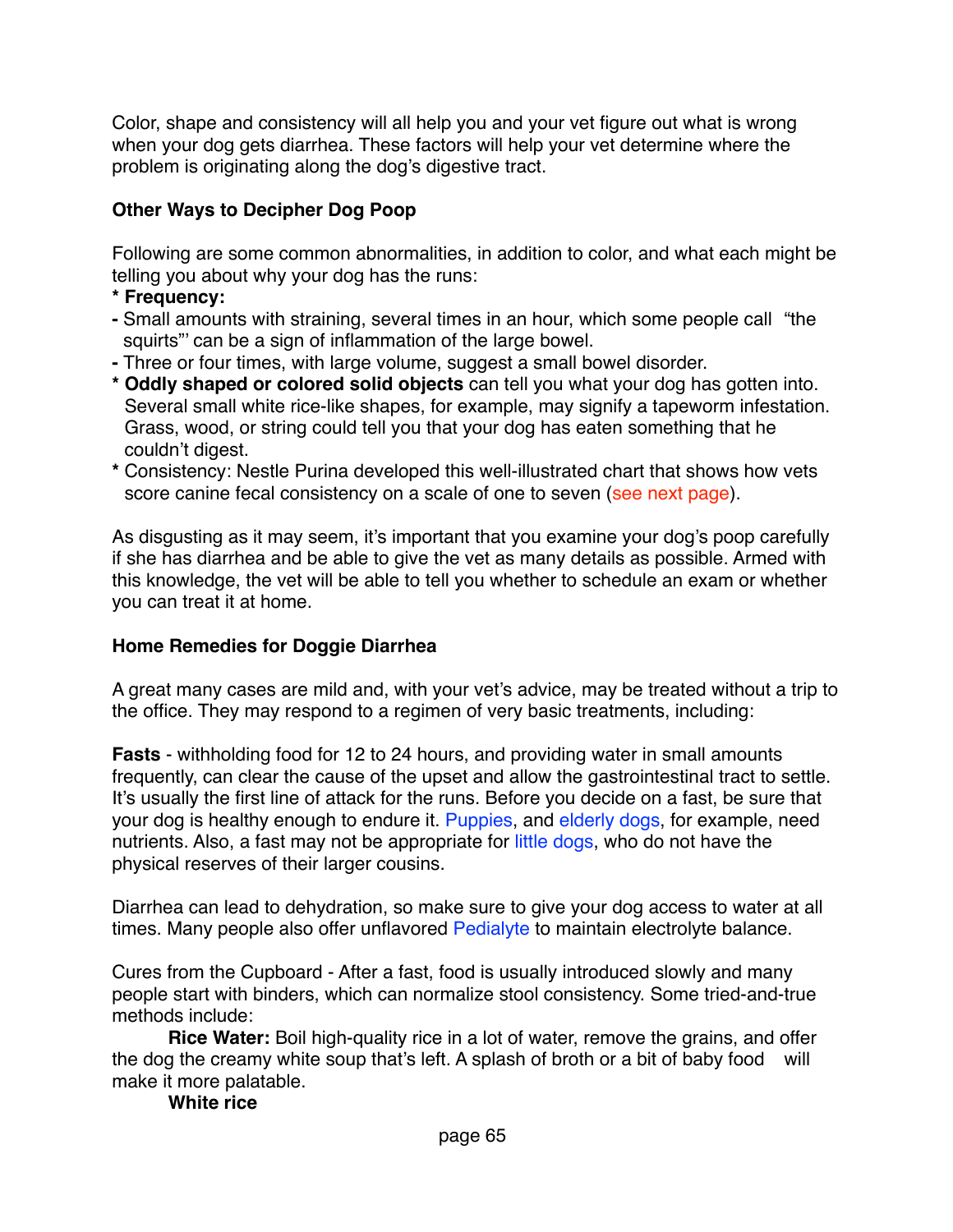# Fecal Scoring Chart

| SCORE          | SPECIMEN EXAMPLE | CHARACTERISTICS                                                                                                                                            |
|----------------|------------------|------------------------------------------------------------------------------------------------------------------------------------------------------------|
|                |                  | - Very hard and dry<br>- Often expelled as individual pellets<br>- Requires much effort to expel from body<br>- Leaves no residue on ground when picked up |
| $\overline{2}$ |                  | - Firm, but not hard, pliable<br>- Segmented in appearance<br>- Little or no residue on ground when picked up                                              |
|                |                  | - Log shaped, moist surface<br>- Little or no visible segmentation<br>- Leaves residue on ground, but holds form<br>when picked up                         |
|                |                  | - Very moist and soggy<br>- Log shaped<br>- Leaves residue on ground and loses form<br>when picked up                                                      |
| 5              |                  | - Very moist but has a distinct shape<br>- Present in piles rather than logs<br>- Leaves residue on ground and loses form<br>when picked up                |
| 6              |                  | - Has texture, but no defined shape<br>- Present as piles or spots<br>- Leaves residue on ground when picked up                                            |
| 7              |                  | - Watery<br>- No texture<br>- Present in flat puddles                                                                                                      |

**Canned pumpkin** (plain, not prepared pie filling) has the odd distinction of effective for diarrhea and constipation. being effective for diarrhea and